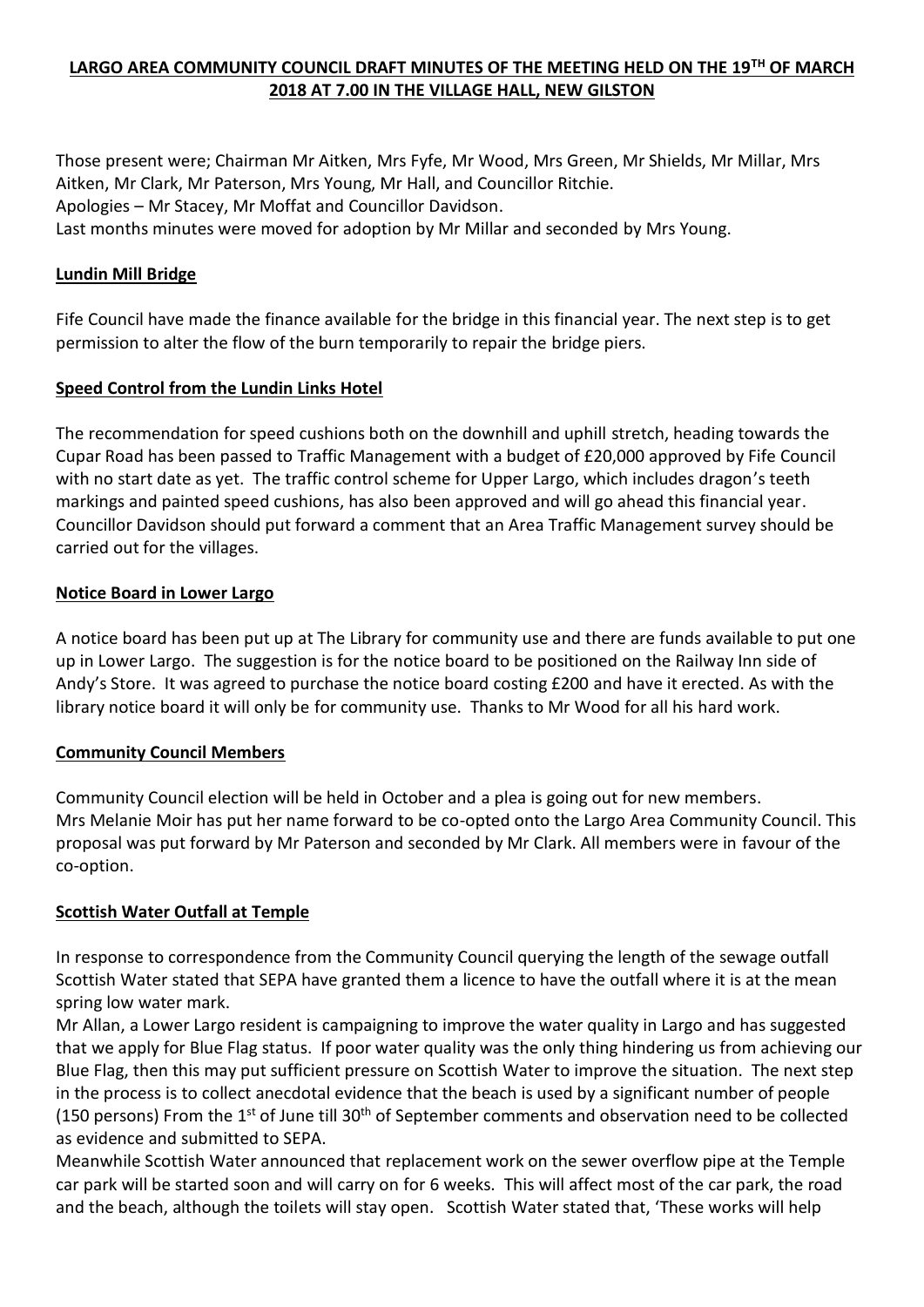protect the local burn, improve the health of the local beach and ensure the Lower Largo sewer system operates as it should do for years to come.'

## **Largo Pier**

Due to ongoing negotiations the community is asked to be patient as there will be no comment from the Community Council. Discussions are proceeding and there have been constructive offers of support and help.

Concerns from the community included the question of raising funds for repair work – the first requirement is professional assessment of the work needing done and ultimately there should be a plan for future sustainability within the community.

Also, a question about emergency repairs to allow the harbour to be used as a stop gap measure. The Community Council will make a request and see if something can be done to help. Mr Hall will join the Pier Sub Committee.

## **Fish and Chip Van**

There has been a complaint about the fish and chip van parking in Lundin Links on Friday nights. The concerns are; blockage of road, the smell, churned grass (which was caused by snow clearing) and pedestrian safety.

After discussion with several directly affected residents is was apparent that the majority of local people were in favour of the chip van. Several alternative sites were suggested including the creation of permanent hard standing, a discrete distance from houses to prevent damage to grass. The licence of the Chip Van owner will be checked to ensure compliance and Mrs Moir will liaise with Councillor Davidson to help resolve the problem.

# **Post Office Van**

The Post Office have started the provision of a van service in the area. It will be in Links Road (near the shops) in Lundin Links from  $9$  am  $-11$  am on Mondays

11.30 am  $-$  1.30 pm on Wednesdays In Main Street, Upper Largo on Mondays from 11.15 am – 1.15 pm

## **Lundin Links Hotel**

Application for Demolition of function suite (and single storey extensions) are due to be made shortly and the work is proposed for early summer 2018. The foundations and underground carpark is proposed for excavation in summer 2018. A further request from Councillor Davidson will be made to tidy and weed kill the site meantime, especially the removal of an old mattress Also, signage of the new development will be requested to help screen the site. Some tidying work has been carried out at the front of the property.

## **Planning**

New plastic windows have been installed at a property in Main Street Upper Largo. This will be reported to Planning as the property is within a conservation area.

#### **Correspondence**

A conference will be held on the Levenmouth Rail link on Friday 27<sup>th</sup> of April. There are 2 places for Largo Area Community Council members.

Mr Eunson has written mentioning the pier listing and would be willing to come and talk to a future Community Council meeting on the history of the harbour area.